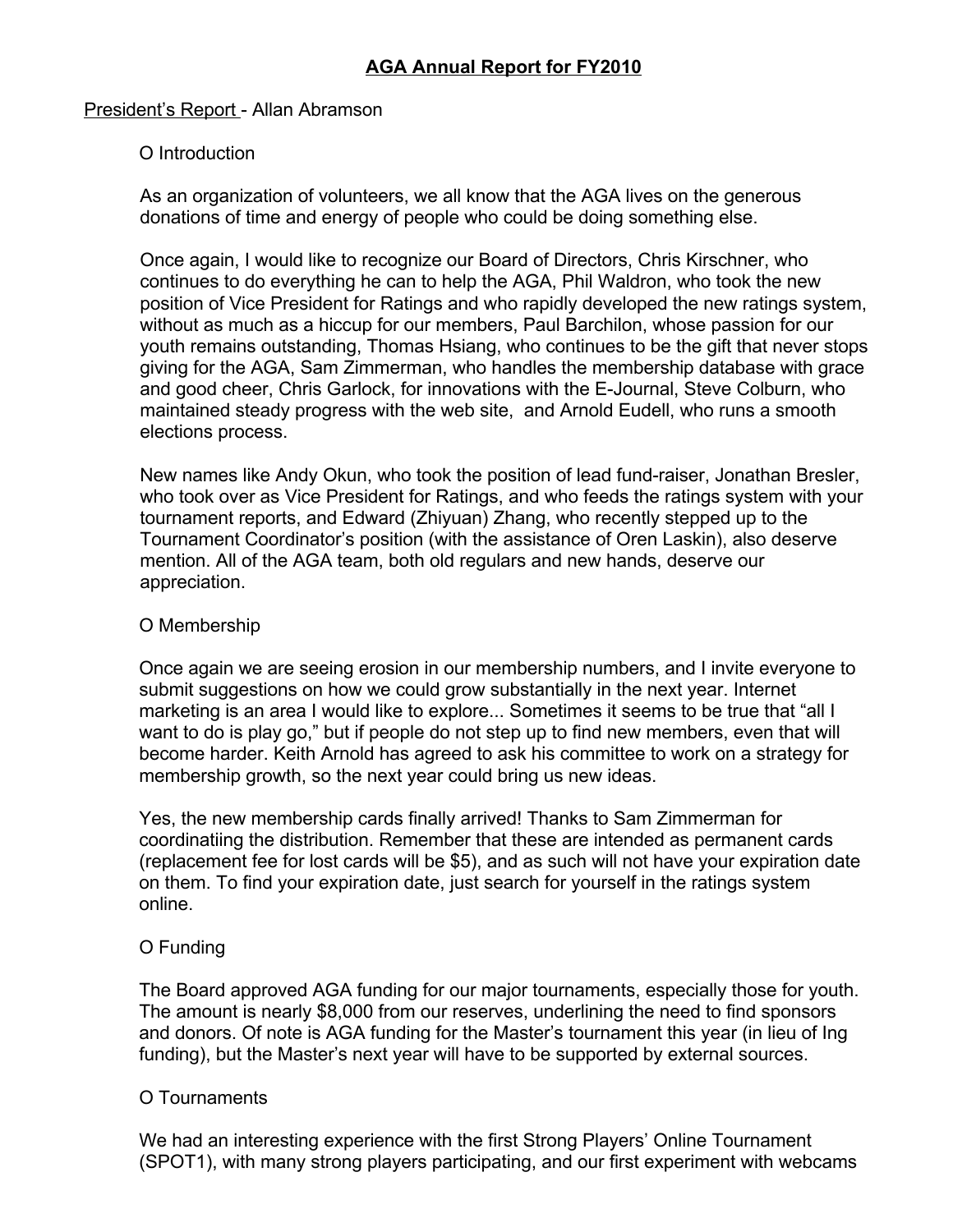for each player, to come closer to a face-to-face experience. We plan to hold a Women's Handicap online tournament (WHOT1) and a Members' Handicap online tournament (MHOT1) in the next year. Suggestions for other online events would be welcome.

### O Tournament software

We have one new tournament pairing system submitted so far this year, and it will continue to be worked on. Additional submittals would be welcome.

#### O Volunteers

We still have some key positions vacant, and applications are encouraged. These include: Executive Vice President, VP - Operations, and Volunteer Coordinator. Note that I would like to move toward volunteer teams, to share the load and to expand the new ideas, so even if a position is filled, volunteering to join the team is possible. Some of the areas needing more people still include: (1) programming a computerized system to issue rank certificates to members when they reach new levels; (2) developing and managing an AGA online store; (3) running a training program for tournament directors; (4) developing a mentoring program for lower kyu players; (5) developing outreach programs for minorities and disabled; and (6) fund-raising!

International Activities - Thomas Hsiang, VP for International Affairs

In May 2010, I attended the 31st Board Meeting and General Meeting of the International Go Federation, held in parallel with the 31st World Amateur Go Championship at Hangzhou, China. Below is a report of the important issues discussed in these meetings.

The IGF Board Meeting was attended by these Directors: Hideo Otake, president of IGF and President of Nihon Kiin; Zhenming Chang, President-elect of IGF and President of China Citic Group; Siming Liu, Executive Director-elect of IGF and President of the China Qiyuan; Thomas Hsiang, VP of IGF and VP of AGA; Eduardo Lopez, VP of IGF; Martin Stiassny, President of European Go Federation; Korsak Chairasmisak, President of Thai Go Association and World Chinese Weiqi Association; Ichiro Tanioka, President of Osaka University of Commerce; Neville Smythe, Vice President of the Australian Go Association; Mr. Heo, proxy for Han Sang-yul, VP of IGF and Executive Secretary of the Korean Baduk Association; Maria Dolores Puerta, President of Venezuelan Go Association; and Viktor Bogdanov, VP of Russian Go Federation. The staff members attending were Ei Kanda, IGF Office Manager, and Yuki Shigeno, IGF Secretary General. Attending as Advisor to the Board was Mrs. Hiroko Taki, VP of World Pair Go Association.

The first business was the election of the new President, Mr. Chang. Four Vice Presidents were elected, Mr. Hsiang, Mr. Han, and Mr. Lopez, and Mr. Otake. Australia and Thailand were elected as auditors. All Directors were re-elected for two years, except Bogdanov and Puerta will have one year remaining on their terms. Yuki Shigeno was re-appointed as Secretary General.

# *Revision of IGF Statutes*

Director Ichiro Tanioka reported an update of the IGF Statutes that would increase the Director count to 12 and the VP count to 4, including three at-large Directors with no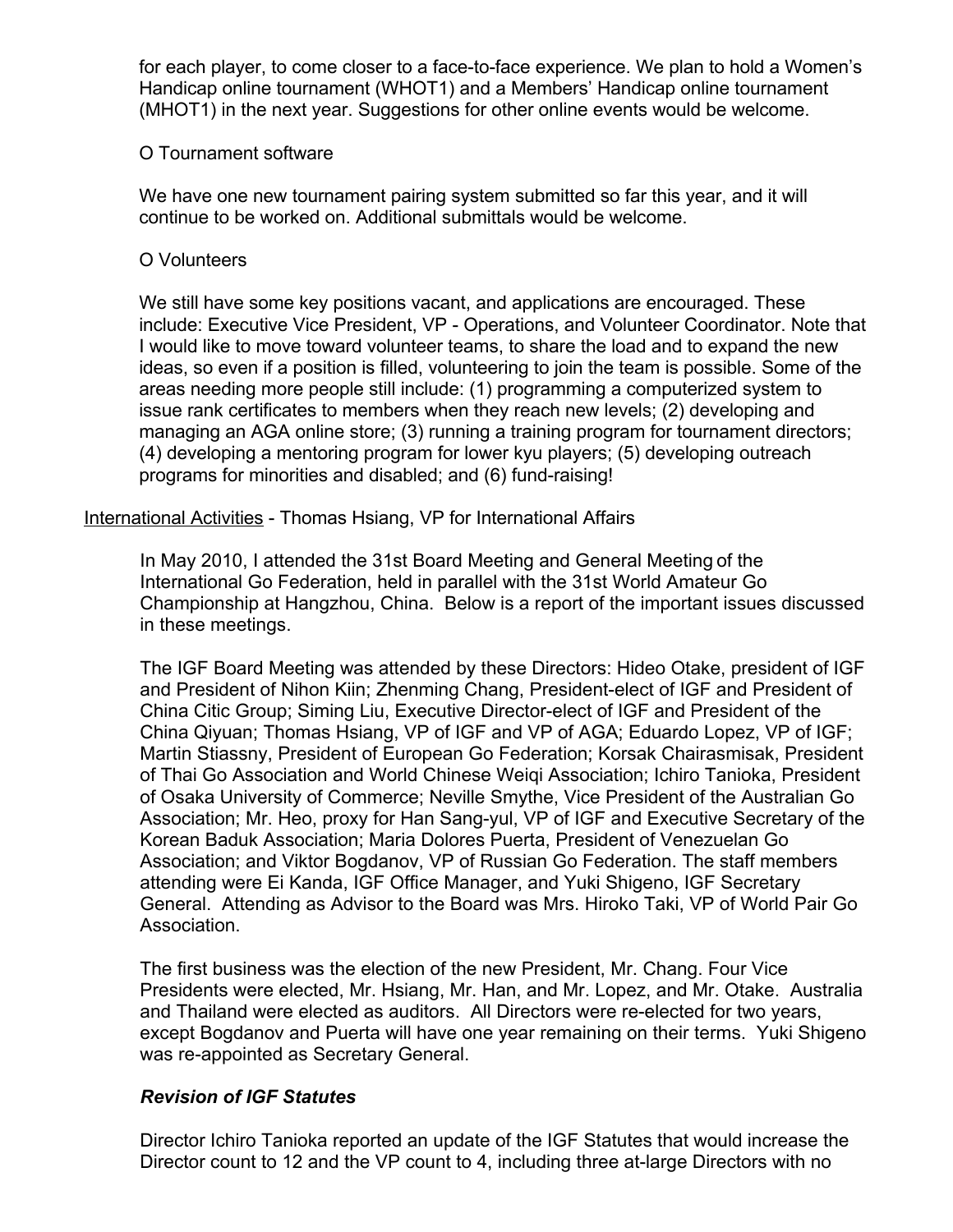country restrictions. The official language of IGF is now changed to English. These changes were approved by the General Meeting.

# *New structure and support for IGF*

IGF's Secretary General Yuki Shigeno reported the new three-country support structure of IGF is now in operation. China will take over the first two-year presidency of IGF, with annual budget contribution of US\$90,000; Korea and Japan will assume two of the VP positions and contribute US\$30,000 each year to the IGF budget. In 2012 Japan will take over the presidency, followed by Korea in 2014.

## *International tournaments*

This year the 31<sup>st</sup> World Amateur Go Championship was sponsored for the first time by a non-Japanese host. The City of Hangzhou, with its deep cultural roots and beautiful scenery, provided an excellent venue for this historical occasion. For 2011, Shimane on the North Coast of Japan's Honshu Island will be host, followed by China again in 2012. (*Thomas Hsiang was the US representative this year*).

The International Amateur Pair Go Championship celebrated its 20<sup>th</sup> anniversary November 14 and 15, 2009, at Iidabashi, Tokyo. (*Yinli Wang and Yuan Zhou represented US*). In addition, a special commemorative event, run in the format of a "World Cup" of pair go, was held in March, 2010 at Hangzhou. This pro-am mixed tournament included the strongest pairs world-wide. (*Representing North America were Yun Feng and Jie Li*).

The 7th World Student Oza, with the new sponsor of NKB, Inc., a Japanese advertising company and the sponsor of JPGA and IGS, was held in October, 2009. (*Jie Li represented US and placed second, the highest a US player has achieved in any international tournaments*).

The 2010 Asian Games has announced the inclusion of Go as a competition item. IGF is working with the Asian Go Federation and the Chinese Weiqi Association to coordinate the Go event.

For other tournaments, the 4<sup>th</sup> Korean Prime Minister Cup was held in October, 2009; the Hi Seoul World Businessman Baduk Fair, the Hangzhou World City-Team tournament, and the Children's Team Tournament (Thailand) all continued at their traditional times.

*(Additional information on international tournaments not related to IGF: Jie Li was the North American representative at the 2010 Fujitsu Cup.*

*In an important success of international diplomacy, the AGA won over the right to select the North American representative to the Chunlan Cup. A selection tournament for the 8 th Cup was held in February, 2010, and won by Mingjiu Jiang.)*

# *SportAccord, IMSA, and mind sport events*

The 2010 SportAccord Convention was held in Dubai in April. This is the annual meeting of SportAccord (previously known as GAISF, the General Association of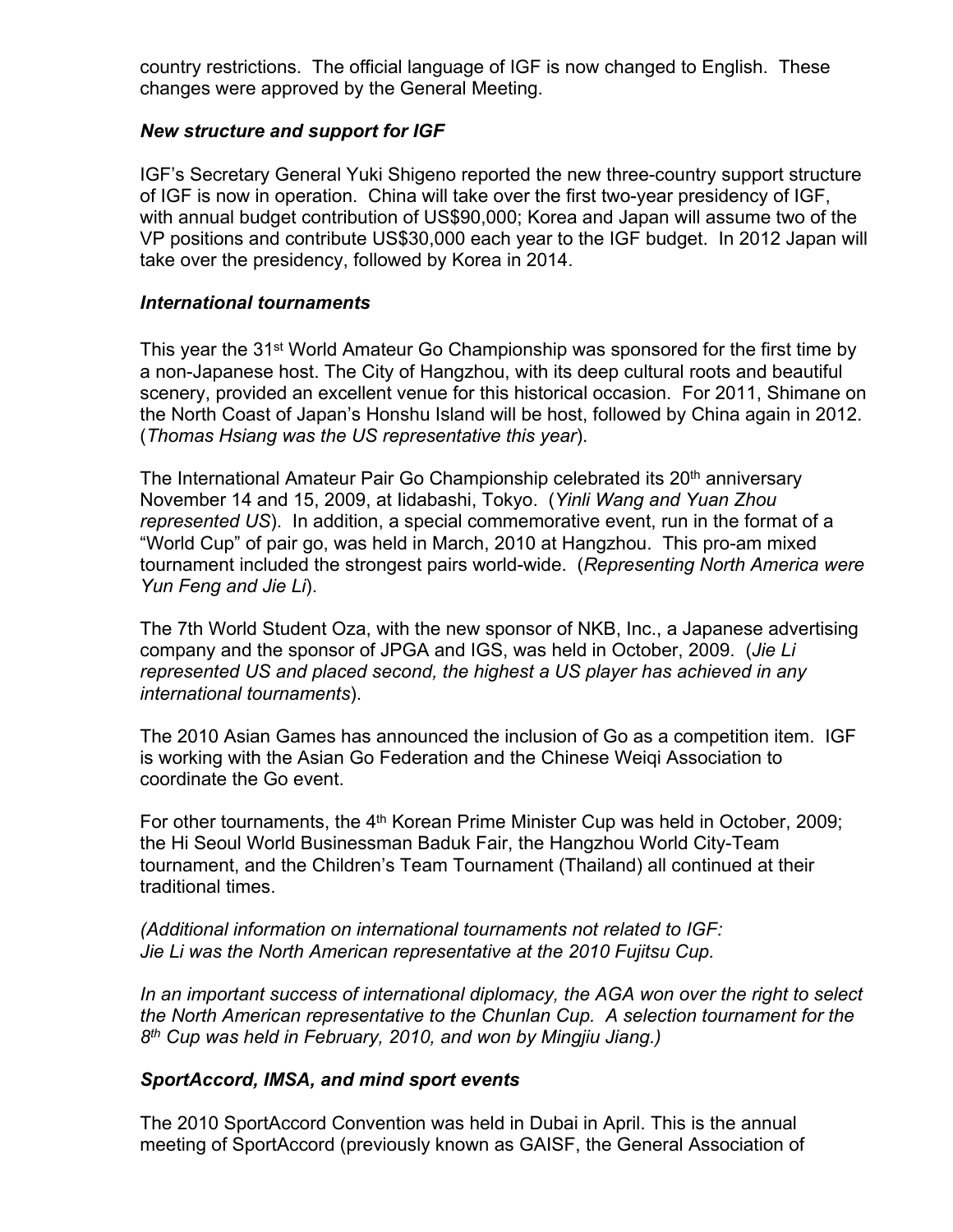International Sports Federations, of which IGF is a member) that provides a forum for international federations to interact with each other and to organize international tournaments. For Go, most important is our engagement with IMSA (the International Mind Sports Association) and WADA (World Anti-Doping Agency) during the week.

This year, IMSA was particularly busy, with six meetings held over nearly twenty hours during the week. Some of the major items for these meetings were: (1) approval of International Poker Federation as a provisional member; (2) hearing the proposed plans by West Nally (a marketing company based in London) and Dentsu (a media company based in Tokyo) to market mind sports, including the 2nd World Mind Sports Games (WMSG) planned for 2012 in Manchester, UK, and the 3<sup>rd</sup> WMSG planned for 2016 in Rio de Janeiro, Brazil; (3) discussion with Hein Verbruggen (SportAccord President) and his associates their plans for holding an "elite mind sports event" in 2011 in Naniing. China; and (4) discussion with IOC representatives about their plans for mind sports and anti-doping.

*(IGF has started its official in-competition anti-doping testing program with this years WAGC. The top five finishers plus one randomly selected player were tested. The outof-competition testing was suspended, pending WADA decision on the suitability of this type of testing for mind sports)*.

The new Executive Director, Mr. Siming Liu, gave a report on the preparation of the 2010 Asian Games. He told us that a brand new \$35M Guangzhou Qiyuan has been built as the venue for the Go and Chess events. Go will include three medals: men team, women team, and pair competition. Chinese Rules will be used; an international referee team is being assembled and trained. In addition, a five-member international arbiter team will be organized to supervise the event. Thomas Hsiang will be the Western representative on this team.

#### *Miscellaneous*

The IGF Ranka-online team now collaborates with the AGA e-journal team to cover the WAGC news. This year, five Ranka members and two e-journal members (Chris Garlock and John Pinkerton) were in Hangzhou. The news was updated several times daily on the Ranka web page.

New potential IGF members have emerged from Côte-d'Ivoire and Pakistan. The new support of IGF hopefully will allow it to expand promotion in such areas that previously had very little Go activities.

The European Go Federation was admitted as a new Association Member of IGF.

#### Communications - Chris Garlock, VP, Communications

In April of this year the American Go E-Journal celebrated its 10th anniversary by taking a giant step forward using the latest online technologies to automatically feed reports posted on the AGA website into the E-Journal. In addition to significantly streamlining the E-Journal and website news production process, this means that the timeliness of our reports has been dramatically enhanced.

This was most strikingly illustrated in the expanded reports from the World Amateur Go Championships (WAGC) in China, as well as in the ongoing editions of the E-Journal,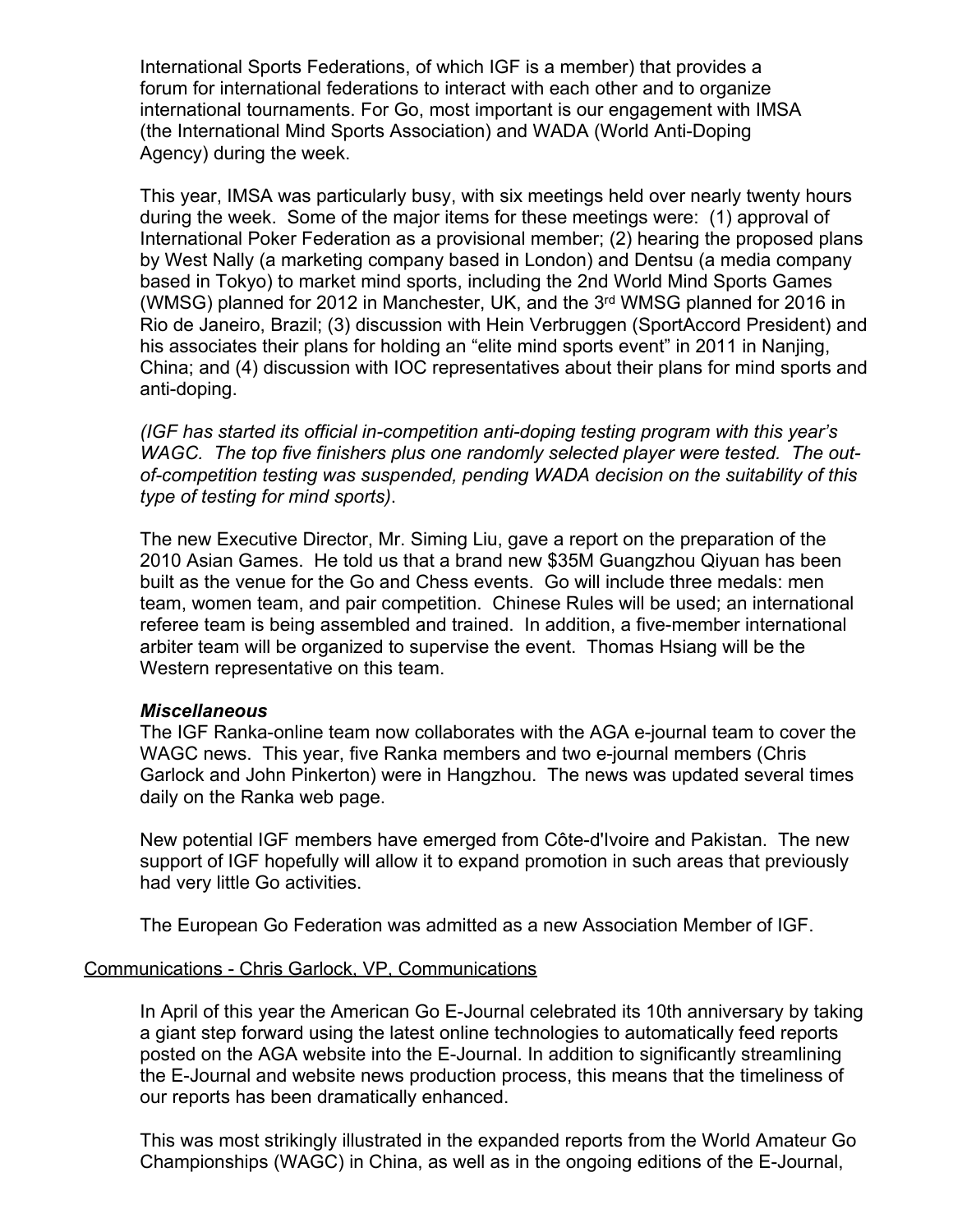which is now available as both a briefer daily feed as well as the usual weekly edition. Another aspect of the new technology -- we're using WordPress for the website and MailChimp for the E-Journal -- is that the Member's Edition game commentaries are now available both in an online format playable without an .sgf reader or as downloadable .sgf files. This conversion took several months of hard and painstaking work and special thanks are due to Josh Simmons for his patience, creativity and problem-solving skills.

The E-Journal, website and American Go Yearbook continue to provide comprehensive, cutting-edge and timely coverage of the world go scene. Our network of contributors spans the globe and continues to expand, enhanced by the new social networking tools we adopted this year. This included a first-ever special 20-page full-color PDF report compiling all the WAGC reports and photos, with hotlinks to every game commentary published by the E-Journal, which was distributed to AGA members immediately following the WAGC.

With 13,000 readers, the E-Journal continues to function as a valuable service to AGA members who receive the special Member's Only content each week and as an entry point for future members, hundreds of whom join the AGA each time we run a promotional effort. As noted in both the 2008 and 2009 reports, such regular semiannual promotions like the December and early Spring Yearbook offers which help retain existing members and recruit new members out of the ever-larger pool of nonmembers who sign up for the free edition of the E-Journal are clearly effective and we once again strongly recommend that the E-Journal and Membership staff work together to regularize the schedule in 2010-2011.

While the volume and timeliness of the E-Journal and website have increased in the past year, we've also continued to provide the wall-to-wall coverage of the annual U.S. Go Congress, the World Amateur Go Championships (WAGC) and major events like the Cotsen and New Jersey Open. A record 39-person EJ team helped cover the 25th annual U.S. Go Congress last year, broadcasting top boards at the U.S. Open and the North American Ing Masters, including simulcasts of live pro commentaries, as well as daily E-Journal reports and a live video feed via EuroGoTV-US. Between the local audience at the Congress and the online audience, viewership surpassed 1,000 for several of the games. The E-Journal team again provided nightly live simulcasts of North American Ing Masters top-board games with pro commentary by the legendary Takemiya Masaki and others, and also added live pro commentaries in the morning, drawing large crowds on KGS. And at this year's WAGC, we again teamed up with the Ranka team to provide extensive reporting from this high-profile event, which was held for the first time in China. This team effort not only strengthened the E-Journal-Ranka staff ties, but was a major AGA-IGF collaboration, and plans are already in motion for covering the 2011 WAGC together in Japan. Another significant byproduct of the EJ's WAGC coverage was the recruitment of Michael Redmond 9P as a regular commentator on current top pro games for the E-Journal.

**The seventh annual American Go Yearbook** continued the design changes instituted in the 2008 edition, including a photo Year in Review section and replacing the Scoreboard tournament winner reports with a smaller, more user-friendly collection of event photos from across the country over the course of the year. As noted previously, while the Yearbook continues to be extremely popular with AGA members who count it as one of the few tangible benefits of membership the significant expense in both staff time and organizational financial support suggest that we review the option of electronic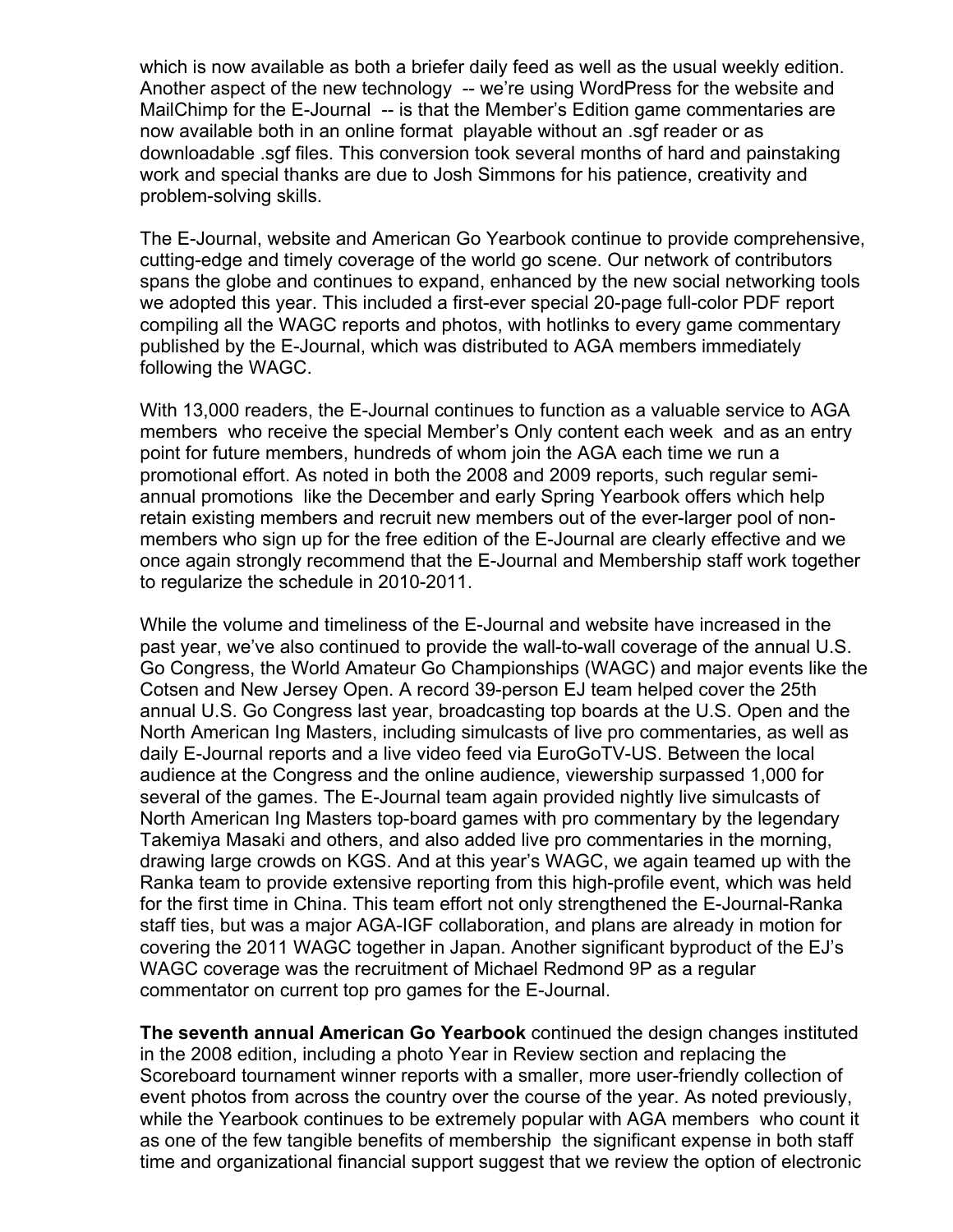distribution, taking into consideration the Yearbook's added function as the annual historical record of the organization.

Finally, a few notes on finances and volunteers. The website, E-Journal and Yearbook have been functioning on essentially flat budgets for the last few years, as the organization has confronted the loss of Ing funds and the impact of the global financial crisis on our membership. We are proud to be able to do more with less, but this is not a bottomless well. The AGA's publications lead the English-language go world by far in both quality and reach, thanks to the investment of resources by the AGA and thousands upon thousands of hours of almost entirely volunteer time by an extensive team of contributors. The website, E-Journal and Yearbook make valuable contributions to the spread and development of go here in the United States as well as around the world, and constitute a priceless investment in the game by the AGA, its leadership, members and our volunteers. While we must continue to maximize the effectiveness of the AGA's financial investment, we must work just as assiduously to recognize and reward the investment of time and effort by our volunteers and contributors, without whom there would be no website, E-Journal or Yearbook.

*EJ/WEBSITE VOLUNTEERS/CONTRIBUTORS*: Managing Editor: Chris Garlock; Assistant Editor: Bill Cobb; Website Editors: Mark Proctor, Jake Edge, Roger Schrag, Edward Zhang, Gurujeet Khalsa; Games Editor: Myron Souris; Professionals: Michael Redmond 9P; Yilun Yang 7P; Alexandr Dinerchtein 3P. Contributors: Paul Barchilon (Youth Editor); Lawrence Ku (U.S. West Coast Reporter); Brian Allen (U.S. West Coast Photographer); Keith Arnold (Go Quiz); Peter Dijkema (Dutch/European Correspondent); Marilena Bara (Romania/European Correspondent); Ian Davis (Ireland Correspondent); Jens Henker (Korea Correspondent); Nicholas Roussos (Cyprus Correspondent); Horatio Davis (Australia/New Zealand Correspondent); Columnists: James Kerwin 1P; Kazunari Furuyama; Rob van Zeijst; Roy Laird; Peter Shotwell; Translations: Bob McGuigan (Japan); Formatting: Adam Wright

*YEARBOOK VOLUNTEERS/CONTRIBUTORS*: Managing Editor: Chris Garlock; Assistant Editor: William S. Cobb; Associate Editors: Paul Barchilon, Terry Benson, Roy Laird, John Pinkerton; Contributing Professionals: Feng Yun 9P, Yilun Yang 7P, Guo Juan 5P, Alexander Dinerchtein 3P, Fan Hui 2P, James Kerwin 1P, Jie Li 7d; Correspondents: Marilena Bara (Romania), Peter Dijekma (Europe), Kazunari Furuyama (Japan), Jens Henker (Korea), Lawrence Ku (US Youth; Design: Chris Garlock; Production: Doyle Printing; Database Manager: Sam Zimmerman

*EJ GO CONGRESS TEAM (2009)*: Special thanks to the professionals who gave so generously of their insights: Takemiya Masaki 9P, Feng Yun 9P, Nakano Yasuhiro 9P, Myeong-Wan Kim 8P, Sasaki Tadashi 8P, Maeda Ryo 6P, Guo Juan 5P, Lee Haijin 3P, Yang Shuang 2P, James Kerwin 1P, and translators Yoshi Sawada and Richard Dolen. Our core team worked incredible hours and overcame every glitch with aplomb and good humor: Akane Negishi (KGS admin), Steve Colburn (IT support, crosstabs and spirit coordination), John Pinkerton (Team Coordinator/photographer), Chris Burg (recorder, US Open/NAIM), Matt Luce (recorder, US Open/NAIM), Max Peterson (recorder, US Open/NAIM), Solomon Smilack (recorder, US Open/NAIM), Todd Blatt (simulcasts). Paul Barchilon coordinated our youth coverage, Phil Straus did photos and Photoshop magic, and our reporting team included Andrew Jackson, Laura Kolb and Lee Hunyh, while Gurujeet Khalsa handled website updates. Game recorders were: Brady Daniels, Calvin Lee, Daniel Poore, David Weimer, Frank Brown, Gordon Castanza, Huck Bennett, Jim Hlavka, Kenneth Elliott, Lawrence Ku, Matt Bengtson,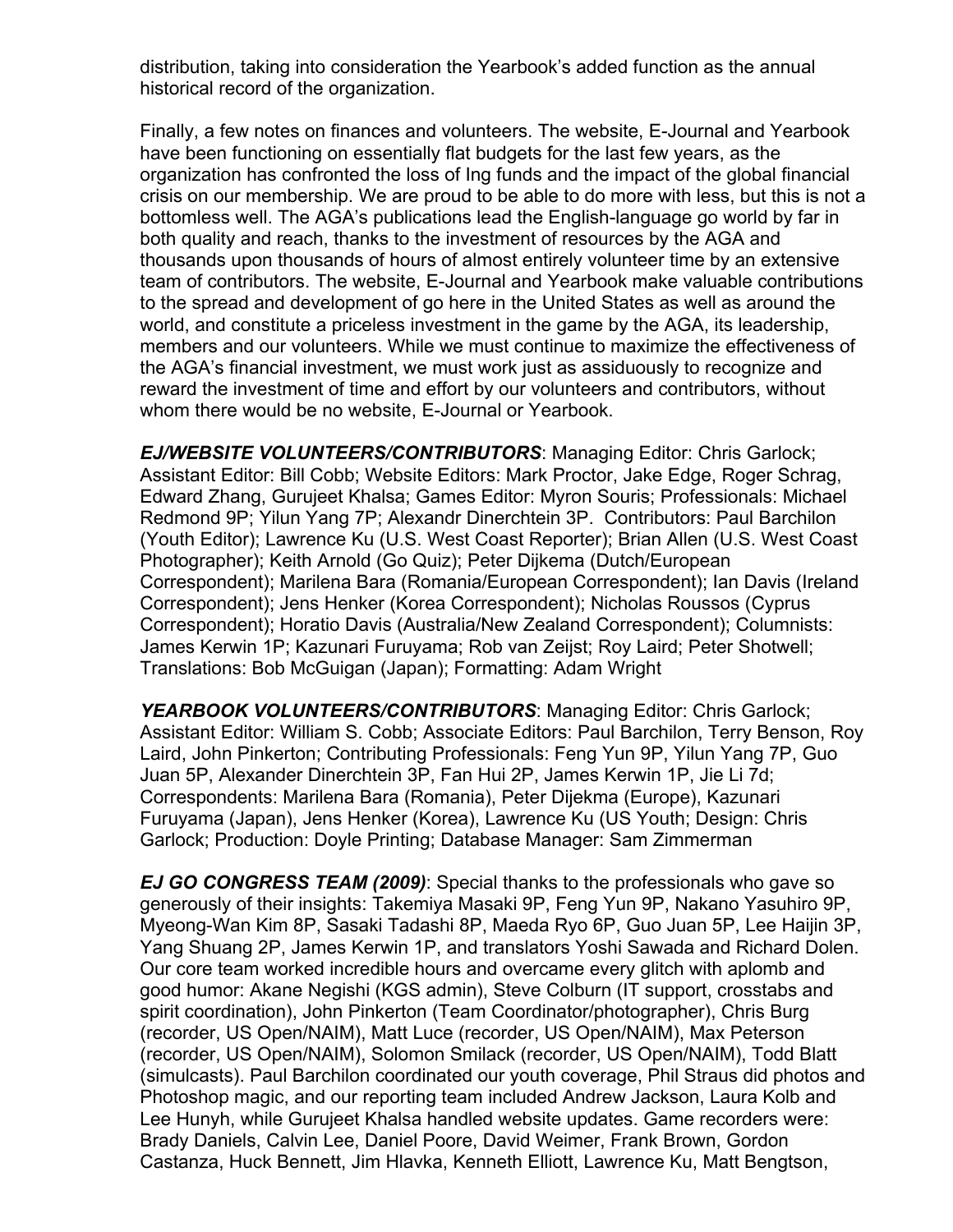Stephen Allen, Tom Bahun. Thanks also to Congress Director Todd Heidenreich and his Congress team, who gave the EJ Team their full support.

#### Youth Activities - Paul Barchilon, Youth Coordinator

This has been a difficult year for the AGA in terms of budgets, but I am pleased to report that the President and the Board have both maintained strong support for our many youth activities, despite the loss of Ing funding. The American Go Foundation also stepped in to provide additional funding for both the Redmond Cup and the School Teams Tournament, and we were able to continue both events without having to cut their budgets.

Our community also benefited tremendously from a new, and extremely generous, private donor, Winston Jen. Jen donated a treasure trove of Hikaru no Go graphic novels, a full 200 sets of all 17 volumes, and a large collection of Anime DVDs to be used as prizes for youth tournaments, both here at the Congress and year round. The Hikaru donation has enabled us to help start youth go clubs at libraries and schools all around the country, and the response has been extremely positive. Jen also made a direct donation to help both the Redmond and the School Teams Tournament.

The AGA has continued our close collaboration with the American Go Honor Society (AGHS), who are running many youth tournaments online. Their flagship event, the School Teams Tourney, drew over 300 youth this year, continuing to break records. Perhaps the most exciting part about the AGHS is that they are organized and run almost entirely by teenagers. This new generation of leaders is learning critical skills early, and we can look forward to their involvement in running the AGA in the future. In addition to their tournaments, they also ran a USYGC qualifier for the AGA, and we can expect more collaborations like this in the future.

Our partnership with the AGF has also been fertile this year, and joint resources have launched many new clubs all across the country. Most notably, the AGF used their infrastructure of school programs to distribute Hikaru no Go to locations where it could do the most good, and they continued to manage and run the AGA College Matching Program, which was launched last year to help new college programs form.

The AGF is honoring Marjorie Su Co Hey as Teacher of the Year for 2010. Hey has been a tireless promoter of youth Go for over a decade, often running up to 5 programs a week, at elementary schools, libraries, and anywhere they will let her. She has a special ability to enchant and engage children, and seems to never tire of sharing Go with beginners of all ages. She is living proof that one does not need to be a strong player to teach Go, in fact, often the opposite is true. A double digit kyu player herself, she is able to introduce the game to beginners without going over their head  $-$  a mistake dan level players often make. Hey will share her tips for success in a round table for Go teachers at the Congress, anyone who is interested in youth Go is invited to attend. Check your schedule for date and location.

In all our many successes for youth this year, there were also less than successful events. The United States Youth Go Championship has been problematic every year, and this year has convinced me that we need to make major changes. I have worked very hard to promote and grow this event for four years, but it is time to face the facts. We simply do not have enough distribution of youth players nationally to hold regional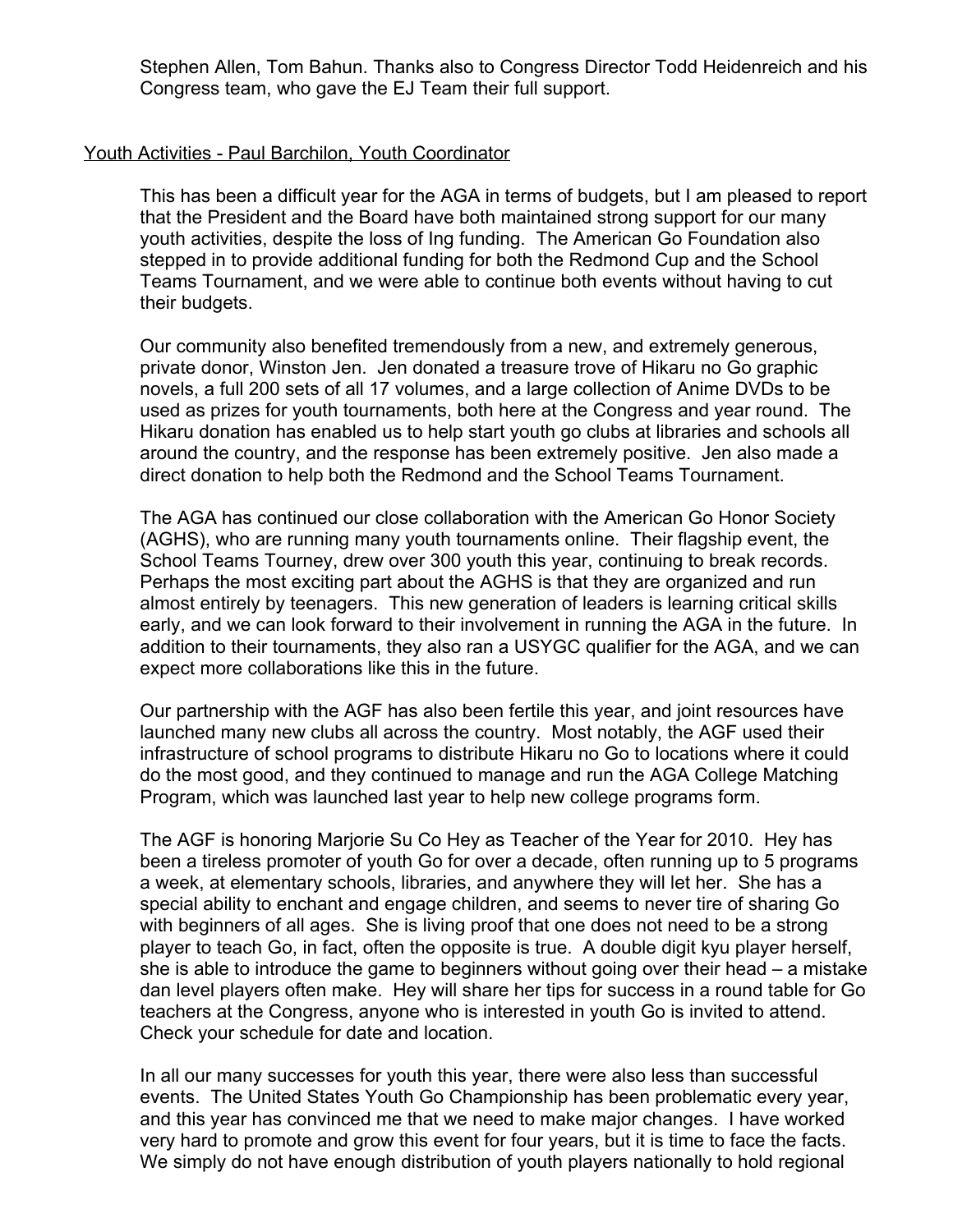qualifiers, and in the locations that we do have, youth are intimidated by the strong field and are not entering the event. This year we tried to help the situation by offering national titles in Single Digit Kyu and Double Digit Kyu brackets. This did help us out online, where we were able to attract 42 youth to the competition, but did not increase regional participation.

For next year, we have decided to hold the entire tournament online. This will greatly simplify the structure of the event, and allow us to focus on what we can do well instead of struggling to stage regional events that no one is attending. We also lost our West coast Go Camp this year, although we have two organizers set to run next year's. The East coast Go Camp also struggled, losing Feng Yun as the primary teacher, and getting off to a late start. Jennie Shen 2p stepped up to help out though, and 15 young players registered. Overall, Go Camps have not proved economically viable, and we may reassess the situation for next year.

#### Webmasters Report - Steve Colburn

Most of the changes to the AGA website were regular updates and corrections that our users and volunteers found. Much of what has been worked on has been in areas not visible on the front of the website

Our largest notable change was in conjunction with the E-Journal. The news was changed to an RSS feed from wordpress hosted by the AGA's server. This allows the E-Journal to post more regularly throughout the week. This is used in conjunction with a new email platform, MailChimp, to send out the weekly E-Journal. The weekly Journals can also be sent out daily as a user option.

We have started working on a new web based membership database. I found a programmer who had the expertise with making complex web applications. We gathered all information from Sam Zimmerman and started to develop the application. Development has included sitting down with Sam for numerous hours to go over all aspects of the database's inner workings. The new database will be able to do all aspects of the job online as well as providing a more robust membership application and a way to integrate the database into other parts of the site. The Board of Directors approved funds to pay our programmer \$3,000 for the work (at a very low hourly rate). The database is expected to be completed by August 2010 (Estimate as of end of June).

Last year the Board of Directors also approved advertisements on the web site. The initial offer we received fell through but we received another offer, which is active today. I have worked with one vendor since November of 2009 to implement the ads on the site. Today on the bottom of each page you will see nine links which we are getting paid \$300 per month for running. Since adding the links to the site we have had two more offers for advertisements on the site. This is welcome additional income for the AGA.

Andy Okun and I have also prepared a document to send to potential sponsors of the AGA. This document will provide sponsors a brief overview of the AGA, its goals and sponsorship levels. Andy Okun was also named as the head of the AGA's fund-raising efforts. We are hopeful this approach will help us find new sponsors in the coming year.

We have started looking for an upgrade to the entire site in the last few months. We have created a template for use once a suitable Content Management System is found.